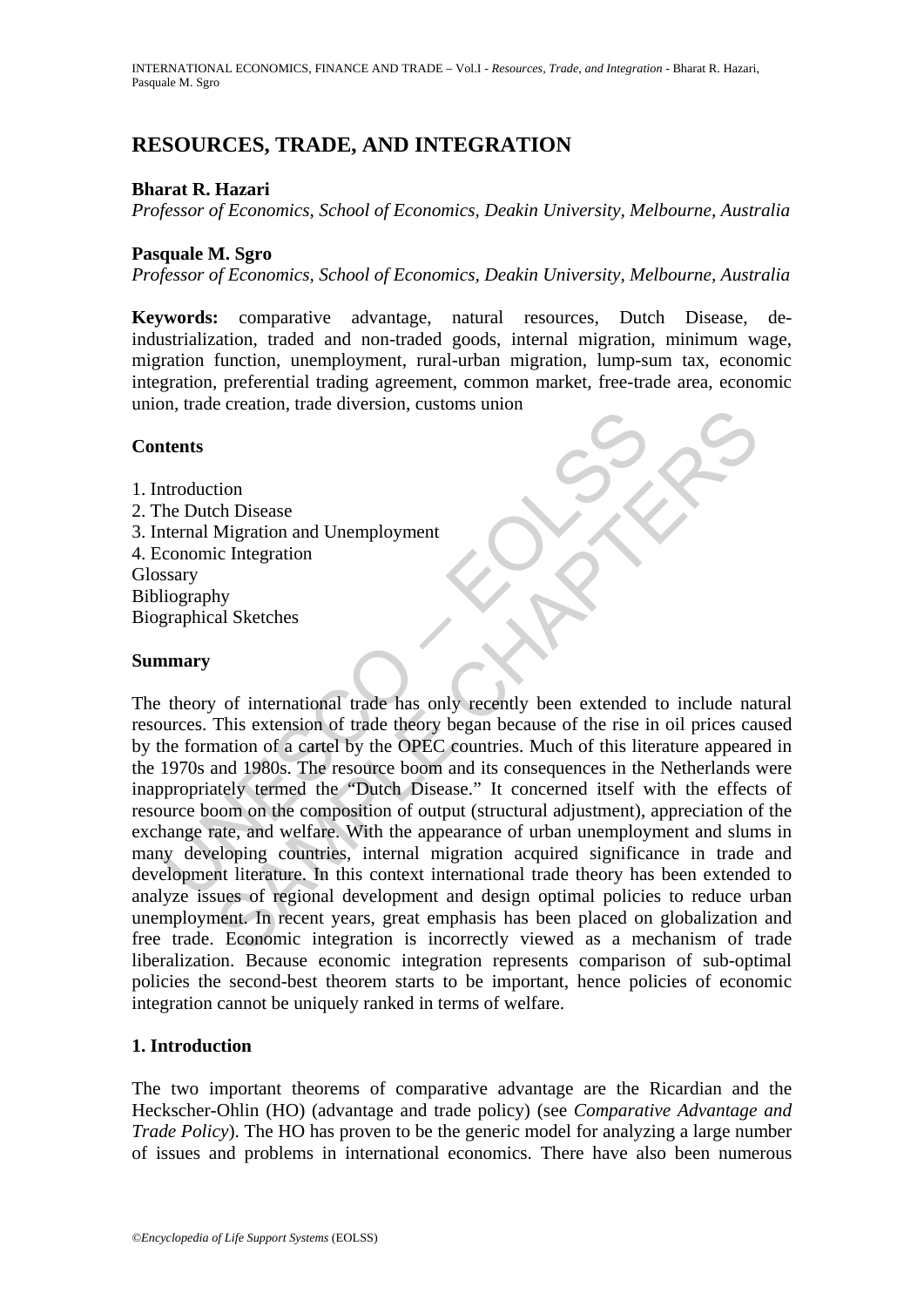extensions of the Ricardian trade model to generalize it by including specific factors. The term specific factor is used in this literature to denote the immobility of a particular factor from an industry, region or a sector. The specific factor model is associated with the work of Ricardo, Samuelson, Viner, and Jones. Initially, these trade models in their original and extended forms ignored the role of natural resources in international economics. All this changed with the shocks to the world economy that arose in the 1970s and 1980s from changes in the relative price of natural resources and/or from their restricted world availability. An excellent example of such a shock is the emergence of the Organization of Petroleum Exporting Countries (OPEC), which created an oligopolistic market structure to control, and in particular to manipulate, the relative price of oil.

Iral resources into its models? To answer this question, two<br>ually exclusive approaches may be adopted. First, the Ricardia<br>
<sup>1</sup> be extended to include exhaustible natural resources. In su<br>
and HO theorems will become spec cources into its models? To answer this question, two different but<br>xclusive approaches may be adopted. First, the Ricardian and HO model exhaustile natural resources. In such extensions, and the more general model<br>that an In this context, it is natural to raise the question: how does trade theory incorporate natural resources into its models? To answer this question, two different but not mutually exclusive approaches may be adopted. First, the Ricardian and HO models may be extended to include exhaustible natural resources. In such extensions, the Ricardian and HO theorems will become special cases of the more general model that includes exhaustible resources. The extensions of the traditional models to include exhaustible resources will differ from the old models in important ways. Since the use of exhaustible resources involves time, such models will be concerned with transitions from one state to another depending on which resource is exhausted and how it is replaced by another one. The second approach to incorporating natural resources in trade theory is to discuss them in terms of the literature on Dutch Disease. In this article we shall not discuss the first approach as it is highly technical and not suited for exposition without using mathematics. Moreover, the Dutch Disease has been the subject of more vigorous debate and investigation at both the theoretical and the empirical level. Hence, it is appropriate to discuss and elaborate on the Dutch Disease.

### **2. The Dutch Disease**

The first question that arises in this context is: why the exotic title, Dutch Disease? It should be stated straight away that resource booms or discoveries in terms of welfare are *not* harmful for the country in question. In fact under competitive conditions, such booms always raise social welfare. The name Dutch Disease derives from the Netherlands experience when it lost its relative competitiveness for its traditional industrial products because of the appreciation of the Dutch florin. The Dutch currency appreciated because the resource boom created de-industrialization of the other sectors. As there are gainers and losers associated with resource booms, the issue of compensating the losers naturally arises in this context. Markets on their own do not compensate the losers. Moreover, there exist other serious concerns about the effects of the resource boom. These relate to structural change, which is defined as changes to the composition of output and in particular decline of the tradable sector (deindustrialization).

Let us consider an economy that produces both non-traded and traded goods at fixed international prices and an endogenously determined relative price of non-traded goods. By aggregating imports and exports into one composite traded good and similarly aggregating non-traded goods into one non-traded good, the transformation locus for the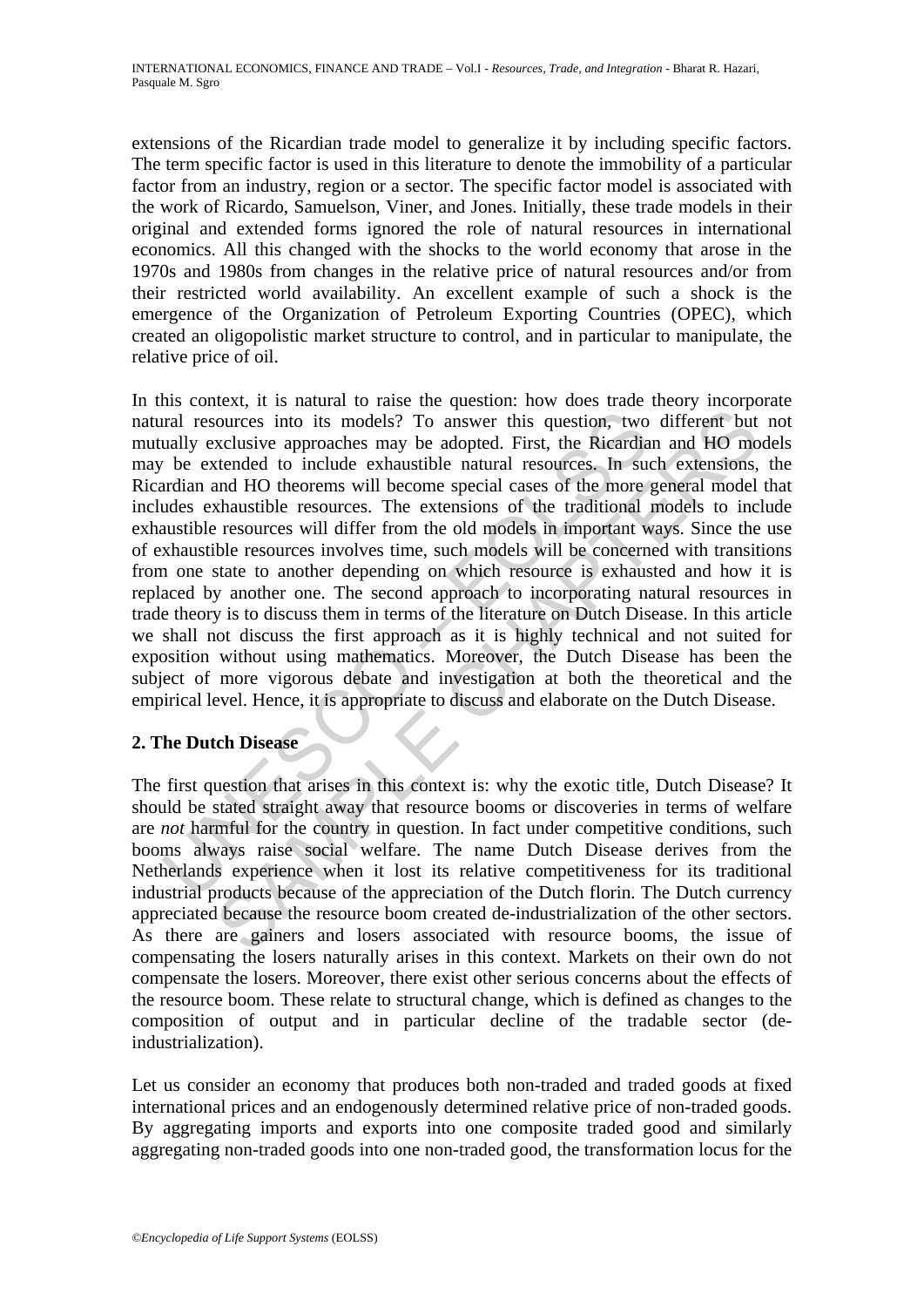economy is drawn as *TT*′ in Figure 1. This transformation locus traces out the possible production for traded and non-traded goods, given the availability of factors and technology. The consumption point is shown by  $e<sub>o</sub>$ , welfare by the social indifference curve *U*, and the relative price of non-traded goods by the slope of the line *AB.* The social indifference curve is a measure of the welfare of the country. Now consider the consequences of a boom in this economy. This boom could be caused by new discoveries of raw materials or an increased supply of the factors of production. Assume the boom occurs in the traded goods sector, so that the transformation surface shifts from *TT* to *TT*′ and this shift shows that output of both goods increases at all points with the exception of point *T*. The pre-boom consumption and production were at point  $e_0$ . With the boom, at constant prices the production point shifts to  $e_l$  and the consumption point to  $C_B$ . The consumption point  $C_B$  and the production point  $e_l$  cannot be sustained as an equilibrium since demand is not equal to supply. That is, at the point  $e_l$ , the country is producing *OE*′ of the traded good and *OD* of the non-traded good, while at the point  $C_B$  the consumers demand  $OE$  of traded goods and  $OD'$  of non-traded goods. Hence, we have an excess supply of traded goods (supply is greater than demand) and an excess demand for the non-traded good (demand is greater than supply). To restore equilibrium the relative price of non-traded goods and output must increase to clear the excess demand for non-traded goods. Hence, the output of the non-traded goods increases at the expense of the traded goods. Production and consumption occur at point *C*′*B* at the relative price given by the slope of the line *A*″*B*″. Since the slope of *A*″*B*″ is greater than *A*′*B*′, the relative price of non-traded goods has risen to restore equilibrium.



Figure 1. The Dutch Disease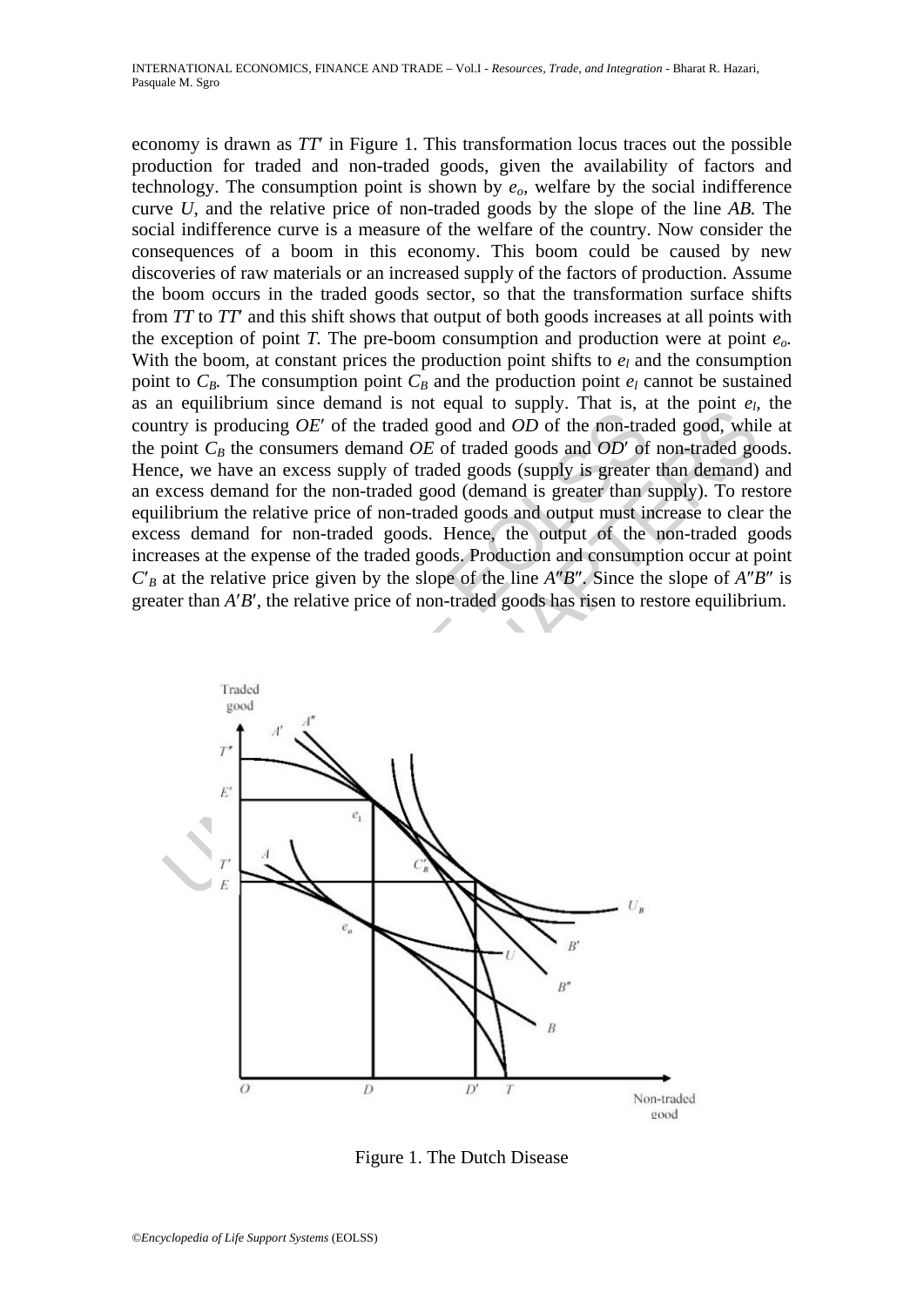This gives rise to what is known as the Dutch Disease: an increase in welfare; a decline in traded goods output (particularly manufacturing); and an appreciation (a rise in the relative price of non-traded goods) of the real exchange rate, which is defined as the relative price of non-traded goods to traded goods. This story can be made more complicated by considering the effects of the boom in various models, for example, distortionary frameworks like the presence of unemployment, a specific factor model where a boom may require the withdrawal of resources from other sectors, and an intertemporal framework.

A large number of empirical studies have been undertaken on resource booms in the context of Dutch Disease. Several studies have discussed such issues as how to use the windfall gains from resource booms, how to accommodate structural adjustment in policy making, and how to cope with investments associated with a resource boom.



#### **Bibliography**

- - -

Bhagwati J. and Panagariya A. (1996). The theory of preferential trade agreements: historical evolution and current trends. *American Economic Review* **86**, 82–87. [This article provides a brief overview of the technical developments in preferential trade agreements.]

TO ACCESS ALL THE 13 PAGES OF THIS CHANNEL Visit: http://www.eolss.net/Eolss-sampleAllChapte<br>
visit: http://www.eolss.net/Eolss-sampleAllChapte<br>
iography<br>
integral of the same of the same of the same of the same of the sam Harris J.R. and Todaro M. (1970). Migration, unemployment and development in two sector analysis. *American Economic Review* **10**, 126–147. [This article presents the most commonly used economic model to examine internal migration from rural to urban areas in developing economies.]

Hazari B.R. and Sgro P.M. (2001). *Migration, Unemployment and Trade*. Boston: Kluwer. [Part of this book provides a comprehensive treatment, based on a generalized Harris–Todaro model, of internal migration, unemployment, and trade.]

Salvatore D. (1998). *International Economics*, 766 pp. Upper Saddle River, N.J.: Prentice Hall. [This book provides a useful discussion of both the theoretical and the empirical implications of economic integration.]

#### **Biographical Sketches**

**Bharat Hazari** is Professor of Economics at Deakin University, Melbourne, Australia. He has held numerous continuing and visiting positions at institutions in Australia and overseas: Visiting Professor of the Department of Economics, University of Venice, Italy; Visiting Ford Professor of Economics, Thammasat University, Bangkok, Thailand; Honorary Visiting Fellow, Harvard University; and Visiting Associate Professor University of British Columbia, Vancouver, Canada. His research interests include pure theory of international trade, theory of development and trade, distortion theory, legal and illegal migration, and growth theory. Professor Hazari is the co-founding editor of the *Journal of International Trade and Economic Development* and is on the Editorial Council of the *Pacific Economic Review*.

**Pasquale M. Sgro** is Professor of Economics at Deakin University, Melbourne, Australia. He has held numerous teaching and research positions at universities and research institutions in Australia and overseas. His research interests are in the areas of international trade and economic development where he